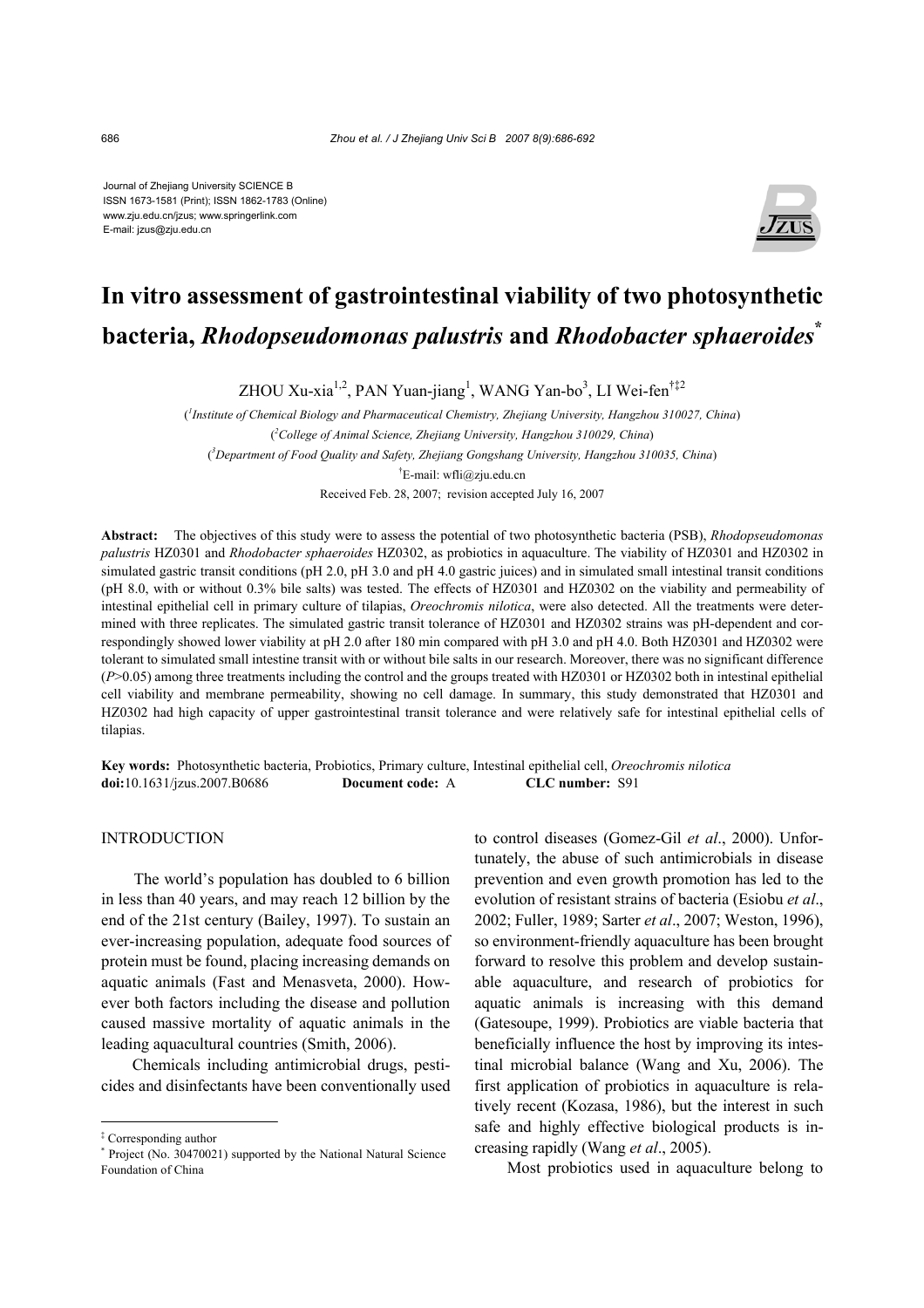the lactic acid bacteria, to the genus *Bacillus*, or to the genus yeast, although other genera or species have also been mentioned (Bogut *et al*., 1998; Carnevali *et al*., 2006; Planas *et al*., 2006; Vázquez *et al*., 2005). Few studies have been carried out on the potential of photosynthetic bacteria (PSB), *Rhodopseudomonas palustris* and *Rhodobacter sphaeroides*, as probiotics in aquaculture. PSB are a group of microorganisms containing abundant nutrient materials and functional factors and exist widely in the world (Sasikala and Ramana, 1995). Probiotics have to firstly survive during the transit through the upper gastrointestinal tract, and then persist in the gut to provide beneficial effects for the host (Chou and Weimer, 1999). In order to be used as potential probiotics, they need to be screened for their capacity of transit tolerance to the upper gastrointestinal tract conditions and their effects on intestinal epithelial cells of aquatic animals.

The objectives of this study were to test the viability of two PSB (*R*. *palustris*, HZ0301 and *R*. *sphaeroides*, HZ0302) isolated from ponds sludge in simulated gastric transit conditions (pH 2.0, pH 3.0 and pH 4.0 gastric juices) and in simulated small intestinal transit conditions (pH 8.0, with or without 0.3% bile salts), in an attempt to predict candidates that could be used as probiotics in aquaculture. The effects of HZ0301 and HZ0302 on intestinal epithelial cells in primary culture of tilapias, *Oreochromis nilotica*, were also studied. For detecting the effects of the two candidate probiotics on epithelial cells of tilapias, the cells' viability (using MTT assay; MTT, 3-(4,5-dimethylthiazol-2-yl)-2,5-diphenyl-tetrazolium bromide) and permeability (via LDH release; LDH, lactate dehydrogenase) were assayed. Results showed that both HZ0301 and HZ0302 strains had high capacity of upper gastrointestinal transit tolerance and were relatively safe for intestinal epithelial cells of tilapias, and could be used as probiotics potentially.

# MATERIALS AND METHODS

#### **Bacterial strains and growth media**

The strains of potential probiotics PSB used in this investigation including *R*. *palustris* HZ0301 and *R*. *sphaeroides* HZ0302 were previously isolated in our laboratory from shrimp ponds sludge. The Hungate (1968) roll tube technique for anaerobic culture of bacteria was applied in the preparation of media, originally described by van Niel (1971), for HZ0301 and HZ0302. The tubes were completely filled with the malate-basal medium (malic acid  $4.0$  g, NH<sub>4</sub>Cl 1.0 g, MgSO<sub>4</sub>·7H<sub>2</sub>O 0.2 g, K<sub>2</sub>HPO<sub>4</sub> 0.2 g, CaCl<sub>2</sub>·2H<sub>2</sub>O 0.05 g, FeCl<sub>3</sub>·6H<sub>2</sub>O 0.05 g, ZnSO<sub>4</sub>·7H<sub>2</sub>O 0.01 g,  $H_3BO_4$  0.01 g,  $CuSO_4$ ·5 $H_2O$  0.5 mg,  $MnCl_2$ ·4 $H_2O$  0.5 mg, Co(NO3)2·6H2O 5.0 mg, *p*-aminobenzoic acid 0.1 mg, thiamine-HCl 0.001 mg, nicotinic acid 0.1 mg and biotin 0.001 mg per liter; pH 6.8~7.0) and closed tightly, incubated at 30 °C for 96 h. The specimens of HZ0301 and HZ0302 were maintained in malatebasal medium with 20% sterile glycerol and stored at −80 °C for more researches. All chemicals (A.R.) used were purchased from Sangon (Canada) and Merck (Germany).

#### **Preparation of washed bacterial cell suspensions**

Prior to simulated upper gastrointestinal transit assays, HZ0301 and HZ0302 were serially transferred twice in malate-basal medium and incubated anaerobically at 30 °C for 96 h. Cells in an aliquot (1 ml) of the 96 h culture of each strain were collected by centrifugation (4000 $\times$ g, 5 min) and washed three times with PBS buffer  $(0.02\% \text{ KCl}, 0.144\% \text{ Na}_2\text{HPO}_4,$ 0.8% NaCl and 0.024%  $KH_2PO_4$ , pH 7.0). The count of the washed bacterial cell suspension was determined according to the double-plate method (Sun *et al*., 2001) prior to assay of transit tolerance. All chemicals (A.R.) used were purchased from Sigma (USA), Roche (USA), Sangon (Canada) and Merck (Germany).

# **Preparation of simulated gastric and small intestinal juices**

Preparation of simulated gastric and small intestinal juices was according to Huang and Adams (2004). Simulated gastric juices were prepared by suspending pepsin (1:10000, Sigma, USA) in sterile saline (0.5%, w/v) to a final concentration of 3  $g/L$ and adjusting the pH to 2.0, 3.0 and 4.0 with concentrated HCl or sterile 0.1 mol/L NaOH using a pH meter (Mettler-Toledo, Delta320, Shanghai, China). Simulated small intestinal juices were prepared by suspending pancreatin (P-1500, Sigma, USA) in the sterile saline (0.5%, w/v) to a final concentration of 1 g/L, with or without 0.3% bile salts and adjusting the pH to 8.0.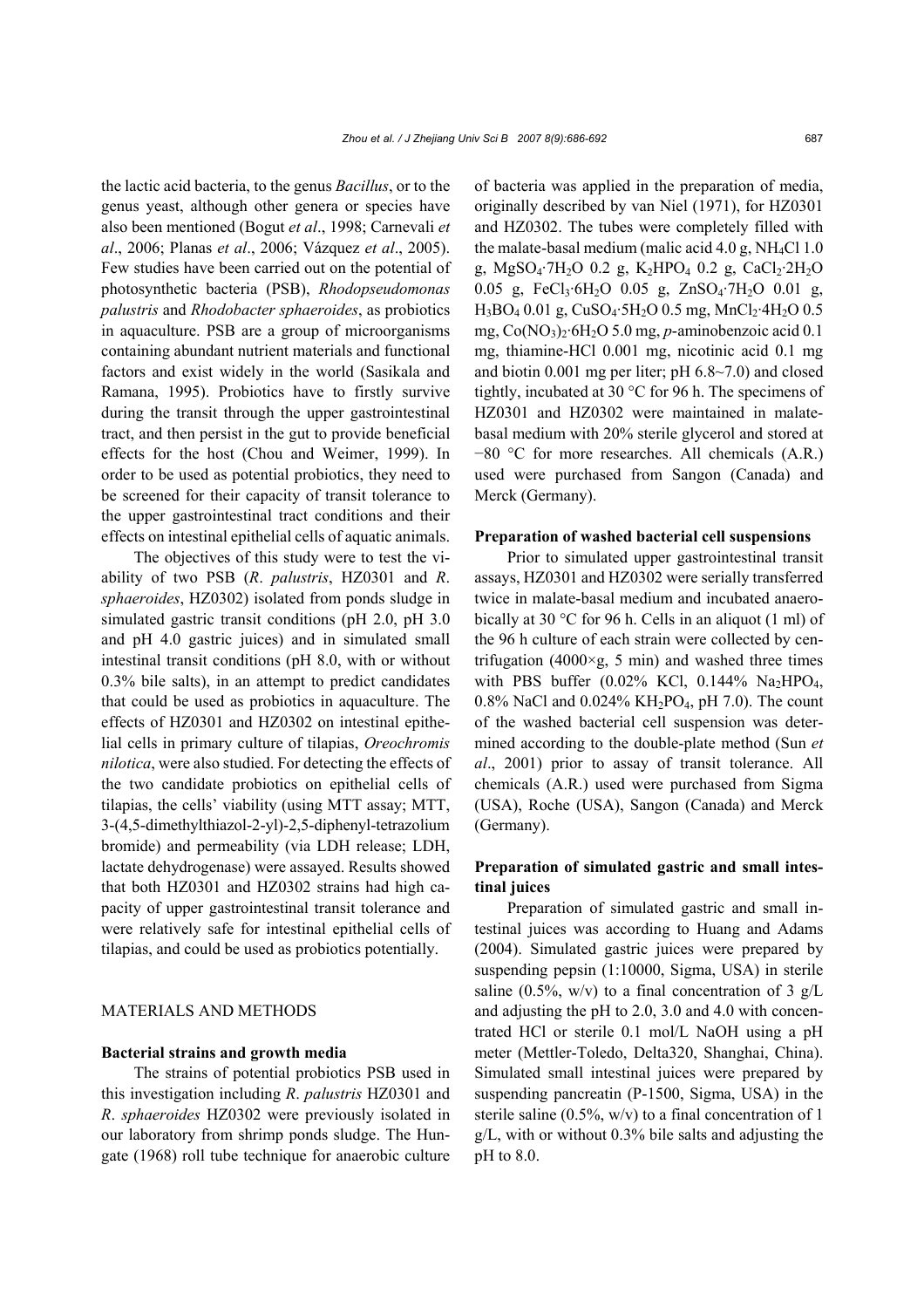#### **Upper gastrointestinal transit tolerance assay**

The upper gastrointestinal tolerance of potential probiotics PSB including HZ0301 and HZ0302 was determined in vitro following the method of Charteris *et al*.(1998). Briefly, an aliquot (0.2 ml) of each washed cell suspension was transferred to a 2.0 ml capacity screw-cap Eppendorf tube, and then mixed with 0.3 ml of sterile saline  $(0.5\%, w/v)$ , and 1.0 ml of simulated gastric (pH 2.0, pH 3.0 and pH 4.0) or small intestinal (pH 8.0) juices. The mixture was then vortexed at maximum setting for 10 s and incubated at 30 °C. The viability of the two strains was then analyzed via calculating live strains according to the double-plate method (Sun *et al*., 2001) after different incubation time (0 min, 60 min, 90 min, 180 min in simulated gastric juices and 0 min, 1 min, 240 min in small intestinal juices, respectively). All the treatments were determined with three replicates.

# **Intestinal epithelia viability and permeability assay**

Healthy tilapias, *Oreochromis nilotica*, weighing (7.38±0.92) g were obtained from a local hatchery (Yueteng Aquaculture Co., China) and anesthetized in diluted MS-222 (ethyl 3-aminobenzoate methanesulfonate, Tricaine; Sigma, USA; 1:2500). Intestinal epithelia from tilapias were isolated and cultured in 96-well plates as described by Guzman-Murillo *et al*.(2000) with minor modification. The treatment was determined with three replicates. In brief, the tilapias were decapitated and the intestines excised from the bodies and rinsed for  $2\times10$  min in 10 ml PBS (Ca<sup>2+</sup> and  $Mg^{2+}$  free) containing 200  $\mu$ g/ml penicillin/streptomycin, 400 µg/ml gentamicin and 250 µg/ml fungizone. The intestines were thereafter transferred to 5 ml of a trypsin solution (PBS without  $Ca^{2+}$  and Mg<sup>2+</sup>, 0.05% trypsin, 0.02% EDTA) and incubated on a rotating wheel (test-tube HZ-9201K rotator, Taicang, China) for 20 min. The cell suspension was aspirated from the tubes and filtrated through a 100 µm nylon cell strainer into a stopping solution (PBS containing 10% FBS; FBS, foetal bovine serum). Remaining intestines were trypsinised for an additional 20 min and filtrated into the same stopping solution. The cell suspension was centrifuged for 10 min and the cell pellet was washed twice with 5 ml of PBS containing 2% FBS by re-suspension and centrifugation. Thereafter, the cell

pellet was re-suspended in culture medium (L-15 medium supplemented with 2 mmol/L L-glutamine, 5% FBS, 100 µg/ml penicillin/streptomycin and 200 µg/ml gentamicin). The cells were maintained in culture flasks or 96-well plates (Millipore, USA) at 30 °C. After 24 h incubation, the cells were rinsed twice with PBS to remove unattached cells and the medium was changed every second day until the experiments started.

At least 24 h before the tests, L-15 medium without antibiotics was used. All of the cells grown in 96-well plates with HZ0301 and HZ0302 respectively  $(10^7 \text{ CFU/well})$  were incubated for a period of 3 h. The cell viability (using MTT assay) and the membrane permeability (via LDH release) were measured according to Zödl *et al*.(2004) and Konjevic *et al*.(1997). All the chemicals used were purchased from Sigma (USA) and Sangon (Canada).

#### **Statistical analysis**

Statistical analysis using one-way ANOVA (Statistical Analysis System, SAS, version 6.03) was performed to find significant difference on various parameters. A significance level of *P*<0.05 was used.

## RESULTS

#### **Simulated gastric juice transit tolerance**

The effects of simulated gastric in vitro on viability of PSB strains HZ0301 and HZ0302 are presented in Table 1. The lowest viability (*P*<0.05) of HZ0301 determined in simulated gastric juice at pH 2.0 was observed in the present study compared with that at pH 3.0 and pH 4.0 besides the initial time (0 min). There was significant difference (*P*<0.05) between HZ0301 viability at pH 3.0 and pH 4.0 in simulated gastric juice analyzed at 60 min, 90 min and 180 min. As for HZ0302, assays showed similarly higher viability at pH 4.0 (*P*<0.05) as compared with the rest. The average counts of strains in simulated gastric juice were also found to be lower (*P*<0.05) at pH 2.0 and pH 3.0 in vitro after 180 min compared with that of the initial whether HZ0301 or HZ0302. However, in the research of viability in simulated gastric tract condition, there was no significant difference (*P*>0.05) between HZ0301 or HZ0302 viability at pH 4.0 after 180 min compared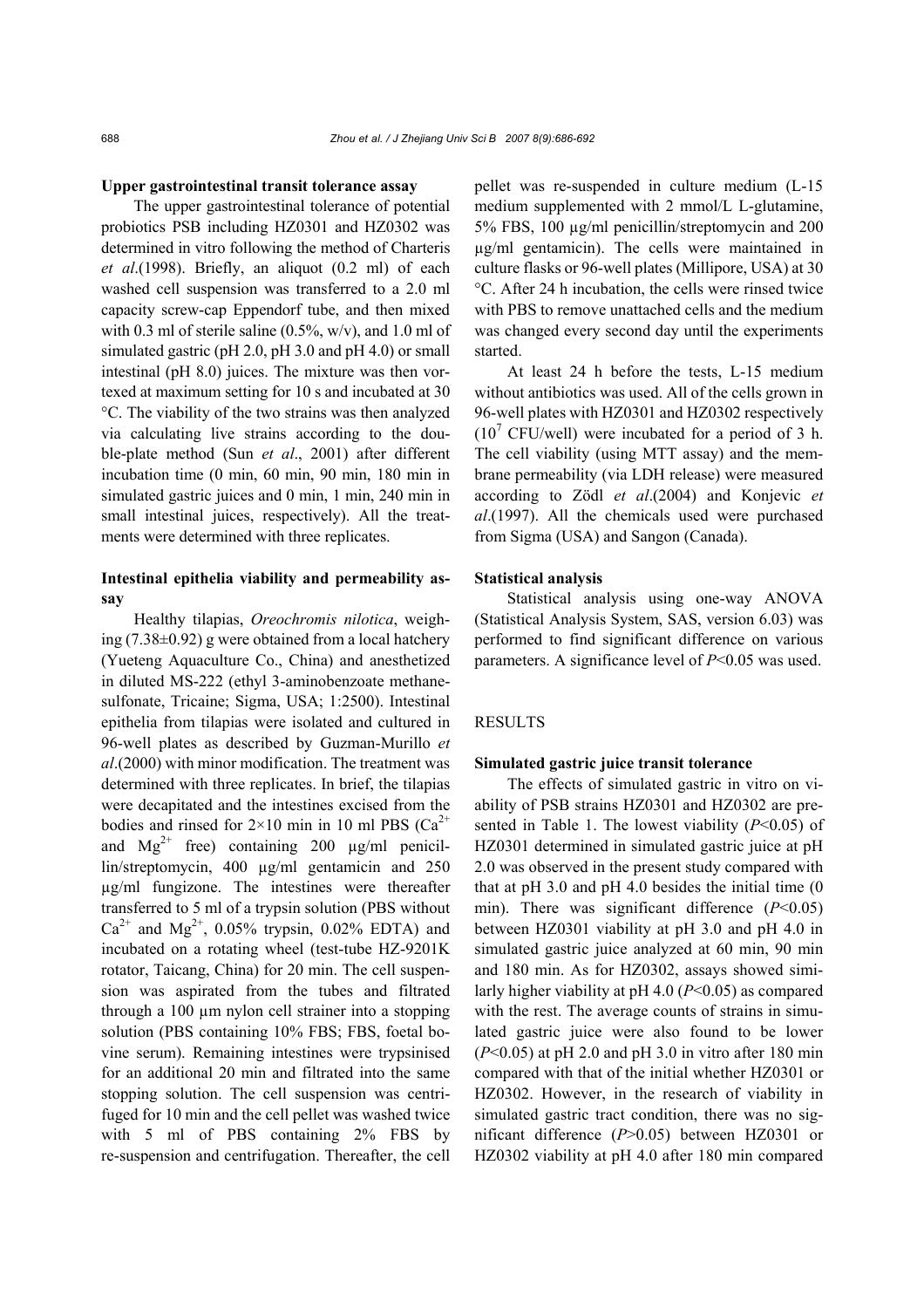with that of the initial (0 min) (Table 1). The viability of HZ0301 in simulated gastric juices at pH 2.0 after 180 min was (3.87±0.04) log CFU/ml and lower than that of HZ0302  $[(4.48\pm0.12) \log CFU/ml]$ , while the mean viability at pH 3.0 after 180 min was inverse (7.79±0.04) log CFU/ml and (7.21±0.06) log CFU/ml, respectively in HZ0301 and HZ0302 (Table 1). There was no significant difference (*P*>0.05) between viability of HZ0301 and HZ0302 in simulated gastric juices at pH 4.0 after 180 min in our study.

### **Simulated small intestinal juice transit tolerance**

The effects of simulated small intestinal juices (with or without 0.3% bile salts) on the viability of PSB strains HZ0301 and HZ0302 during 240 min of small intestine transit are given in Table 2. There was significantly higher viability (*P*<0.05) of HZ0301 in the simulated small intestinal tract without bile salts after 240 min as compared with that of the initial (0 min) [(8.62±0.07) log CFU/ml] and (8.45±0.07) log CFU/ml, respectively]. However, as for HZ0302 with absence of bile salts, there was no difference (*P*>0.05) between the final (240 min) and the initial (0 min)

although the average value of viable count at 240 min presented increasing trend. As shown in Table 2, there was no difference in the viable counts when the HZ0301 strains were exposed to simulated small intestine passage through 0.3% bile salts after 240 min compared with that of the initial (0 min). As for HZ0302 strains, assays revealed a relatively lower viable count at 240 min, but it was not significantly different  $(P>0.05)$  from that of the initial  $(0 \text{ min})$ (Table 2). Furthermore, no significant difference was observed in the strains viability between HZ0301 and HZ0302 (P>0.05) at the same time and condition in our research (Table 2).

#### **Cell viability and the membrane stability**

The results of the viability assay (using MTT assay) and the membrane permeability (via LDH release) of tilapia cells are shown in Fig.1 and Fig.2. According to the MTT assay, there was no significant difference (*P*>0.05) among the three treatments including the control and the groups treated with different potential probiotics (Fig.1). Also no differences (*P*>0.05) in membrane permeability based on LDH release were found (Fig.2).

**Table 1 Effect of simulated gastric juices (pH 2.0, pH 3.0 and pH 4.0) on the viability of photosynthetic bacteria strains HZ0301 and HZ0302 during 180 min of gastric transit** 

| <b>Strains</b> | pH of simulated<br>gastric juices | Viable count (log CFU/ml) during simulated gastric tolerance |                      |                     |                             |  |
|----------------|-----------------------------------|--------------------------------------------------------------|----------------------|---------------------|-----------------------------|--|
|                |                                   | $0 \text{ min}$                                              | $60 \text{ min}$     | $90 \text{ min}$    | $180 \text{ min}$           |  |
| HZ0301         | 2.0                               | 8.45 $(0.07)^{aA}$                                           | 5.35 $(0.05)^{bA}$   | 5.29 $(0.06)^{bA}$  | 3.87 $(0.04)^{cA}$          |  |
|                | 3.0                               | 8.45 $(0.07)^{aA}$                                           | $8.02 (0.04)^{b}$    | 7.90 $(0.05)^{cB}$  | 7.79 $(0.04)$ <sup>dB</sup> |  |
|                | 4.0                               | 8.45 $(0.07)^{aA}$                                           | 8.44 $(0.09)^{aC}$   | 8.52 $(0.12)^{aC}$  | 8.47 $(0.10)^{aC}$          |  |
| HZ0302         | 2.0                               | 8.49 $(0.06)^{aA}$                                           | 5.58 $(0.05)^{bA*}$  | 5.32 $(0.03)^{cA}$  | 4.48 $(0.12)^{dA*}$         |  |
|                | 3.0                               | 8.49 $(0.06)^{aA}$                                           | 7.74 $(0.10)^{bB*}$  | 7.38 $(0.06)^{cB*}$ | 7.21 $(0.06)^{dB*}$         |  |
|                | 4.0                               | 8.49 $(0.06)^{aA}$                                           | 8.24 $(0.07)^{bC^*}$ | 8.49 $(0.06)^{aC}$  | 8.51 $(0.04)^{aC}$          |  |

HZ0301: *R*. *palustris*; HZ0302: *R*. *sphaeroides*. CFU: Colony-forming units. Results are shown as mean (*SE*), *n*=3. Means in the same row with different lowercase superscript were significantly different (*P*<0.05) in the same strain and at the same pH value. Means in the same column with different uppercase superscript were significantly different (*P*<0.05) in the same strain. Means in the same columns with asterisk were significantly different ( $P<0.05$ ) between HZ0301 and HZ0302 at the same pH value

**Table 2 Effect of simulated small intestinal juices (with or without 0.3% bile salts) on the viability of photosynthetic bacteria strains HZ0301 and HZ0302 during 240 min of small intestine transit** 

| <b>Strains</b> | Viable count (log CFU/ml) during simulated small intestinal tolerance |                    |                    |                             |                    |                    |  |  |  |
|----------------|-----------------------------------------------------------------------|--------------------|--------------------|-----------------------------|--------------------|--------------------|--|--|--|
|                | Absence of bile salts                                                 |                    |                    | Presence of 0.3% bile salts |                    |                    |  |  |  |
|                | $0 \text{ min}$                                                       | l mın              | $240 \text{ min}$  | $0 \text{ min}$             | l min              | $240 \text{ min}$  |  |  |  |
| HZ0301         | $8.45(0.07)^{aA}$                                                     | $8.34 (0.07)^{aA}$ | 8.62 $(0.07)^{bA}$ | $8.45(0.07)^{aA}$           | 8.34 $(0.04)^{aA}$ | 8.52 $(0.17)^{aA}$ |  |  |  |
| HZ0302         | $8.49(0.06)^{aA}$                                                     | $8.37(0.06)^{aA}$  | 8.55 $(0.07)^{bA}$ | $8.49(0.06)^{aA}$           | 8.25 $(0.06)^{bA}$ | 8.34 $(0.16)^{aA}$ |  |  |  |

HZ0301: *R*. *palustris*; HZ0302: *R*. *sphaeroides*. CFU: Colony-forming units. Results are shown as mean (*SE*), *n*=3. Means in the same row with different lowercase superscript were significantly different ( $\overline{P}$ <0.05) in the same strain and at the same condition. Means in the same column with different uppercase superscript were significantly different (*P*<0.05) between HZ0301 and HZ0302 at the same time and condition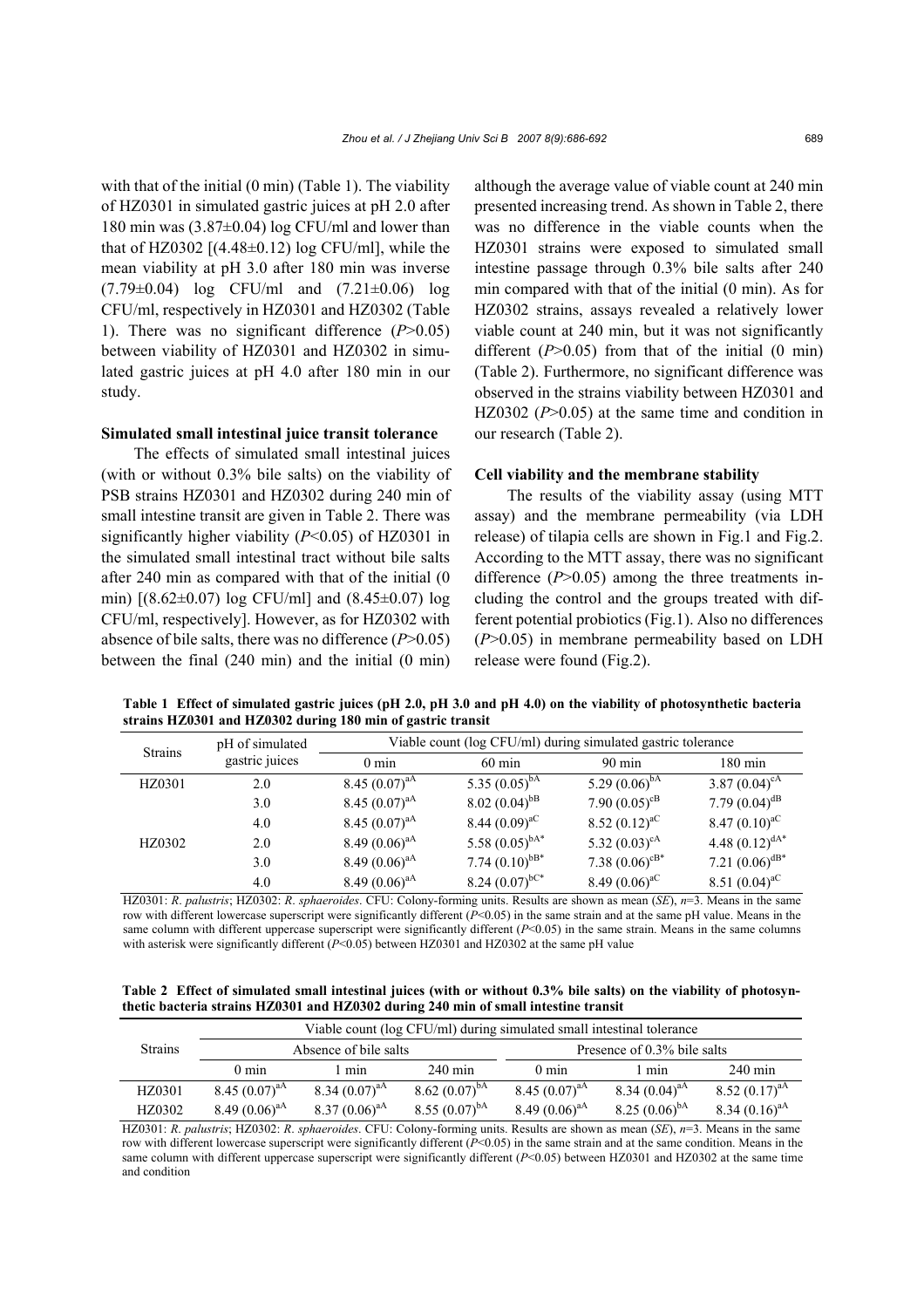

**Fig.1 Viability of Caco-2 cells after incubation with 107 CFU/well of HZ0301 and HZ0302 strains respectively and the controls for 3 h (MTT assay)** 

HZ0301: *R*. *palustris*; HZ0302: *R*. *sphaeroides*; MTT: 3-(4,5-Dimethylthiazol-2-yl)-2,5-diphenyl-tetrazolium bromide; CFU: Colony-forming units. Means with different superscript were significantly different (*P*<0.05)



**Fig.2 The membrane stability of Caco-2 cells after incubation with 107 CFU/well of HZ0301 and HZ0302 strains respectively and the controls for 3 h (LDH release)** 

HZ0301: *R*. *palustris*; HZ0302: *R*. *sphaeroides*; LDH: Lactate dehydrogenase; CFU: Colony-forming units. Means with different superscript were significantly different (*P*<0.05)

## **DISCUSSION**

Viability and survival of probiotics were the most important parameters that provide therapeutic functions. The low pH of the stomach and the antimicrobial action of pepsin are known to provide an effective barrier against entry of bacteria into the intestinal tract (Holzapfel *et al*., 1998). The tests of PSB strains that survive at pH 2.0 and pH 3.0 suggested that the acid tolerance of HZ0301 and HZ0302 is strain-specific, and that pH values of 2.0 and 3.0 could be considered as critical for the selection of potential probiotics PSB (Table 1). However, the presence of feed and feed ingredients had been reported to improve the viability of microorganisms during gastric transit with the suggested mechanism

being the pH increase of the gastric content (Charteris *et al*., 1998; Conway *et al*., 1987; Huang and Adams, 2004; Zarate *et al*., 2000). The low acid tolerance of HZ0301 and HZ0302 in gastric transit might be improved with the addition of feed amounts.

The small intestine containing bile salts and pancreatin is another barrier that probiotics must overcome. The pH value of the small intestine was around pH 8.0 (Titus *et al*., 1991). Unconjugated bile salts, even at low concentrations, can inhibit the in vitro growth of microorganisms. According to Gilliland *et al*.(1984), 0.3% is considered to be a critical concentration for screening resistant strains. In our research, both strains retained the same viability or even higher viability after 240 min of simulated small intestinal transit in the absence of bile salt and in the presence of 0.3% bile salts (Table 2). Probiotics need to colonize and survive in the small intestine in order to exert a positive effect on the health and wellbeing of a host (Havenaar *et al*., 1992). The observed high viability of HZ0301 and HZ0302 indicated that these two strains had effective tolerance to small intestine environment with or without bile salts (Table 2).

The cell membrane is one kind of choice permeable membrane and can maintain the relative stability of the cell internal environment (Konjevic *et al*., 1997). The abnormal increase of cell membrane was one of the cell early damage performances. In the normal condition, the macro-molecule matter LDH could not through the cell membrane except that the cell membrane suffered injury (Konjevic *et al*., 1997; Ramanan and Rao, 1987). The data (Fig.1 and Fig.2) measured in our research suggested that the potential probiotics including HZ0301 and HZ0302 had relative cell security and that these results were proved by the intestinal epithelial cells morphology using phase-contrast microscope (Olympus CKX41, Japan) in primary culture of tilapias, *Oreochromis nilotica*.

In summary, this study demonstrated that PSB strains HZ0301 and HZ0302 could provide potential probiotics for future development and was aimed to get further understanding of the action modes of these potential probiotic strains, which obviously have beneficial properties in aquatic animals. It was unlikely that HZ0301 and HZ0302 would cause adverse affects in any other aquatic species, including shrimp and shellfish, although before application,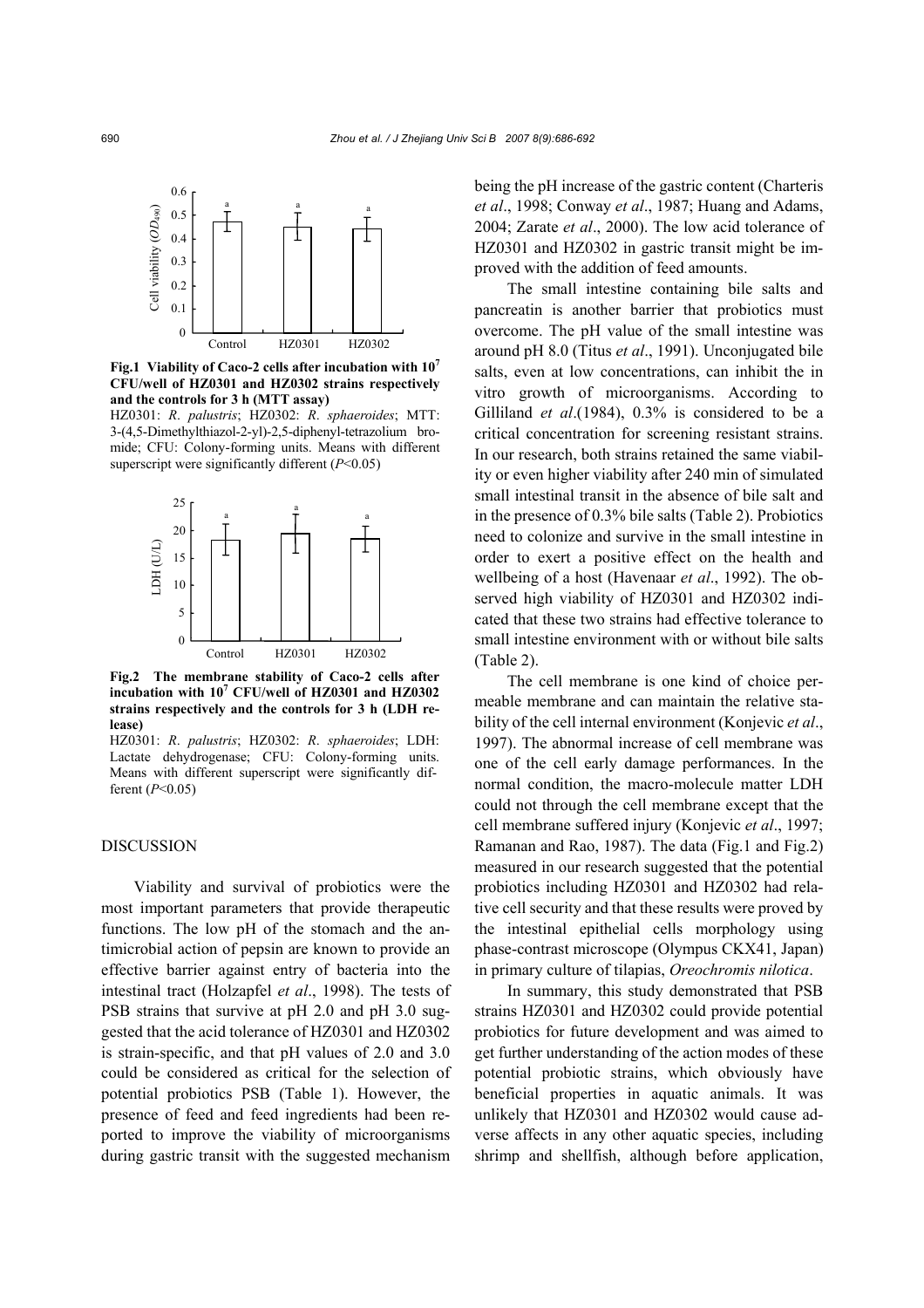further aquatic animal experiments in vivo need to be undertaken to confirm what we have observed in the laboratory using intestinal epithelial cells model in primary culture of tilapias, *Oreochromis nilotica*.

# ACKNOWLEDGEMENT

We acknowledge the valuable assistance provided by Dr. Y. Wang and other colleagues for their many helpful suggestions.

#### **References**

- Bailey, C., 1997. Aquaculture and basic human needs. *World Aquac.*, **28**(3):28-31.
- Bogut, I., Milakovic, Z., Bukvic, Z., Brkic, S., Zimmer, R., 1998. Influence of probiotic (*Streptococcus faecium* M74) on growth and content of intestinal microflora in carp (*Cyprinus carpio*). *Czech. J. Anim. Sci.*, **439**(5):231-235.
- Carnevali, O., Vivo, L., Sulpizio, R., Gioacchini, G., Olivotto, L., Silvi, S., Cresci, A., 2006. Growth improvement by probiotic in European sea bass juveniles (*Dicentrarchus labrax* L.), with particular attention to IGF-1, myostatin and cortisol gene expression. *Aquaculture*, **258**(1-4): 430-438. [doi:10.1016/j.aquaculture.2006.04.025]
- Charteris, W.P., Kelly, P.M., Morelli, L., Collins, J.K., 1998. Development and application of an in vitro methodology to determine the transit tolerance of potentially probiotic *Lactobacillus* and *Bifidobacterium* species in the upper human gastrointestinal tract. *J. Appl. Microbiol.*, **84**(5): 759-768. [doi:10.1046/j.1365-2672.1998.00407.x]
- Chou, L., Weimer, B., 1999. Isolation and characterization of acid and bile tolerant isolates from strains of *Lactobacillus acidophilus*. *J. Dairy Sci.*, **82**(1):23-31.
- Conway, P.L., Gorbach, S.L., Goldin, B.R., 1987. Survival of lactic acid bacteria in the human stomach and adhesion to intestinal cells. *J. Dairy Sci.*, **70**(1):1-12.
- Esiobu, N., Armenta, L., Ike, J., 2002. Antibiotic resistance in soil and water environments. *Int. J. Environ. Health Res.*, **12**(2):133-144. [doi:10.1080/09603120220129292]
- Fast, A.W., Menasveta, P., 2000. Some recent issues and innovations in marine shrimp pond culture. *Rev. Fish. Sci.*, **8**(3):151-233. [doi:10.1080/10641260091129215]
- Fuller, R., 1989. Probiotics in man and animals. *J. Appl. Bacteriol.*, **66**(5):365-378.
- Gatesoupe, F.J., 1999. The use of probiotics in aquaculture. *Aquaculture*, **180**(1-2):147-165. [doi:10.1016/S0044- 8486(99)00187-8]
- Gilliland, S.E., Staley, T.E., Bush, L.J., 1984. Importance in bile tolerance of *Lactobacillus acidophilus* used as a diatery adjunct. *J. Dairy Sci.*, **67**(12):3045-3051.
- Gomez-Gil, B., Roque, A., Turnbull, J.F., 2000. The use and selection of probiotic bacteria for use in the culture of larval aquatic organisms. *Aquaculture*, **191**(1-3):259-270.

[doi:10.1016/S0044-8486(00)00431-2]

- Guzman-Murillo, M.A., Merino-Contreras, M.L., Ascencio, F., 2000. Interaction between *Aeromonas veronii* and epithelial cells of spotted sand bass (*Paralabrax maculatofasciatus*) in culture. *J. Appl. Microbiol.*, **88**(5): 897-906. [doi:10.1046/j.1365-2672.2000.01061.x]
- Havenaar, R., Brink, N.G., Huis In't Veld, J.H.J., 1992. Selection of Strains for Probiotics Use. *In*: Fuller, R. (Ed.), Probiotics, the Scientific Basis. Chapman & Hall, London, p.210-224.
- Holzapfel, W.H., Haberer, P., Snel, J., Schillinger, U., Huis In't Veld, J.H.J., 1998. Overview of gut flora and probiotics. *Int. J. Food Microbiol.*, **41**(2):85-101. [doi:10.1016/ S0168-1605(98)00044-0]
- Huang, Y., Adams, M.C., 2004. In vitro assessment of the upper gastrointestinal tolerance of potential probiotic dairy propionibacteria. *Int. J. Food Microbiol.*, **91**(3): 253-260. [doi:10.1016/j.ijfoodmicro.2003.07.001]
- Hungate, R.E., 1968. A Roll Tube Method for Cultivation of Strict Anaerobes. *In*: Morris, J.R., Robbins, D.W. (Eds.), Methods in Microbiology, Vol. 3. Academic Press, London, p.117-132.
- Konjevic, G., Jurišic, V., Spuzic, I., 1997. Corrections to the original lactate dehydrogenase (LDH) release assay for the evaluation of NK cell cytotoxicity. *J. Immunol. Meth.*, **200**(1-2):199-201. [doi:10.1016/S0022-1759(96)00194-9]
- Kozasa, M., 1986. Toyocerin (*Bacillus toyoi*) as growth promotor for animal feeding. *Microbiol. Aliment. Nutr.*, **4**(1):121-135.
- Planas, M., Pérez-Lorenzo, M., Hjelm, M., Gram, L., Fiksdal, I.U., Øivind, B., Pintado, J., 2006. Probiotic effect in vivo of Roseobacter strain 27-4 against Vibrio (Listonella) anguillarum infections in turbot (*Scophthalmus maximus* L.) larvae. *Aquaculture*, **255**(1-4):323-333. [doi:10.1016/ j.aquaculture.2005.11.039]
- Ramanan, P.N., Rao, M.N., 1987. Antimicrobial activity of cinnamic acid derivatives. *Indian J. Exp. Biol.*, **25**(1): 42-43.
- Sarter, S., Nguyen, H.N.K., Hung, L.T., Lazard, J., Montet, D., 2007. Antibiotic resistance in Gram-negative bacteria isolated from farmed catfish. *Food Control*, **18**(11): 1391-1396. [doi:10.1016/j.foodcont.2006.10.003]
- Sasikala, C., Ramana, C.V., 1995. Biotechnological Potentials of Anoxygenic Phototrophic Bacteria. I. Production of Single-Cell Protein, Vitamins, Ubiquinones, Hormones and Enzymes and Use in Waste Treatment. *In*: Laskin, A.I., Bennett, J.W., Gadd, G.M. (Eds.), Advances in Applied Microbiology. Academic Press, New York, p.173-226.
- Smith, P., 2006. Breakpoints for disc diffusion susceptibility testing of bacteria associated with fish diseases: a review of current practice. *Aquaculture*, **261**(4):1113-1121. [doi:10.1016/j.aquaculture.2006.05.027]
- Sun, J.D., Zhao, C.Y., Huang, X.C., Chen, X.S., Xiong, K.Z., 2001. Mathematical model of photosynthetic bacteria counting. *J. Shenyang Agric. Univ.*, **32**(5):358-359 (in Chinese).